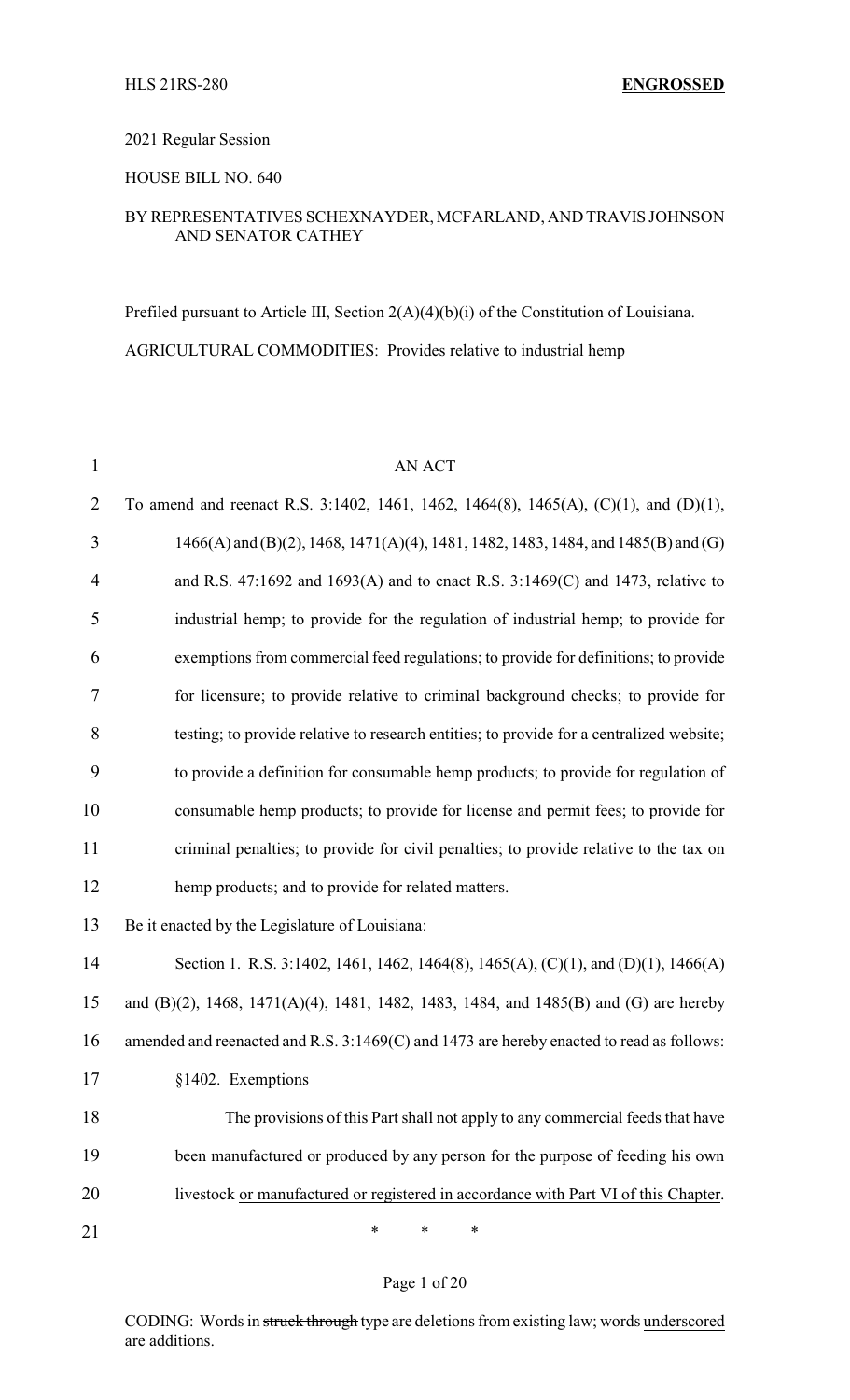| $\mathbf{1}$   | $§1461$ . Purpose                                                                         |
|----------------|-------------------------------------------------------------------------------------------|
| $\overline{2}$ | It is hereby the intent of the legislature to recognize industrial hemp as an             |
| 3              | agricultural commodity and authorize the cultivation, processing, and transportation      |
| 4              | handling of industrial hemp as legal, agricultural activities in the state of Louisiana   |
| 5              | in accordance with the Agriculture Improvement Act of 2018, P.L. 115-334.                 |
| 6              | §1462. Definitions                                                                        |
| 7              | As used in this Part, the following terms shall have the following meanings:              |
| 8              | (1) "Applicant" means a natural person or any individual who applies on                   |
| 9              | behalf of a partnership, corporation, cooperative association, limited liability          |
| 10             | company, joint stock association, sole proprietorship, joint venture, business            |
| 11             | association, professional corporation, or any other legal entity or organization          |
| 12             | through which business is conducted for a grower, processor, contract carrier,            |
| 13             | handler, or industrial hemp seed producer license.                                        |
| 14             | (2) "Commission" means the Agricultural Chemistry and Seed Commission.                    |
| 15             | (3) "Commissioner" means the Louisiana commissioner of agriculture and                    |
| 16             | forestry.                                                                                 |
| 17             | (4) "Contract carrier" means an entity operating in intrastate commerce to                |
| 18             | transport or deliver industrial hemp for compensation.                                    |
| 19             | $\overline{(5)}$ "Cultivate" or "cultivating" means planting, growing, or harvesting      |
| 20             | industrial hemp.                                                                          |
| 21             | $\left(\frac{6}{5}\right)$ "Department" means the Louisiana Department of Agriculture and |
| 22             | Forestry.                                                                                 |
| 23             | $(7)(6)$ "Designated responsible party" means a natural person designated by              |
| 24             | the applicant or licensee as responsible for facility operations of the applicant or      |
| 25             | licensee facility.                                                                        |
| 26             | (8) "Federally defined THC level for hemp" means the greater of the                       |
| 27             | following:                                                                                |
| 28             | $(a)$ A delta-9-THC concentration of not more than three-tenths of a percent              |
| 29             | $(0.3\%)$ on a dry weight basis.                                                          |

# Page 2 of 20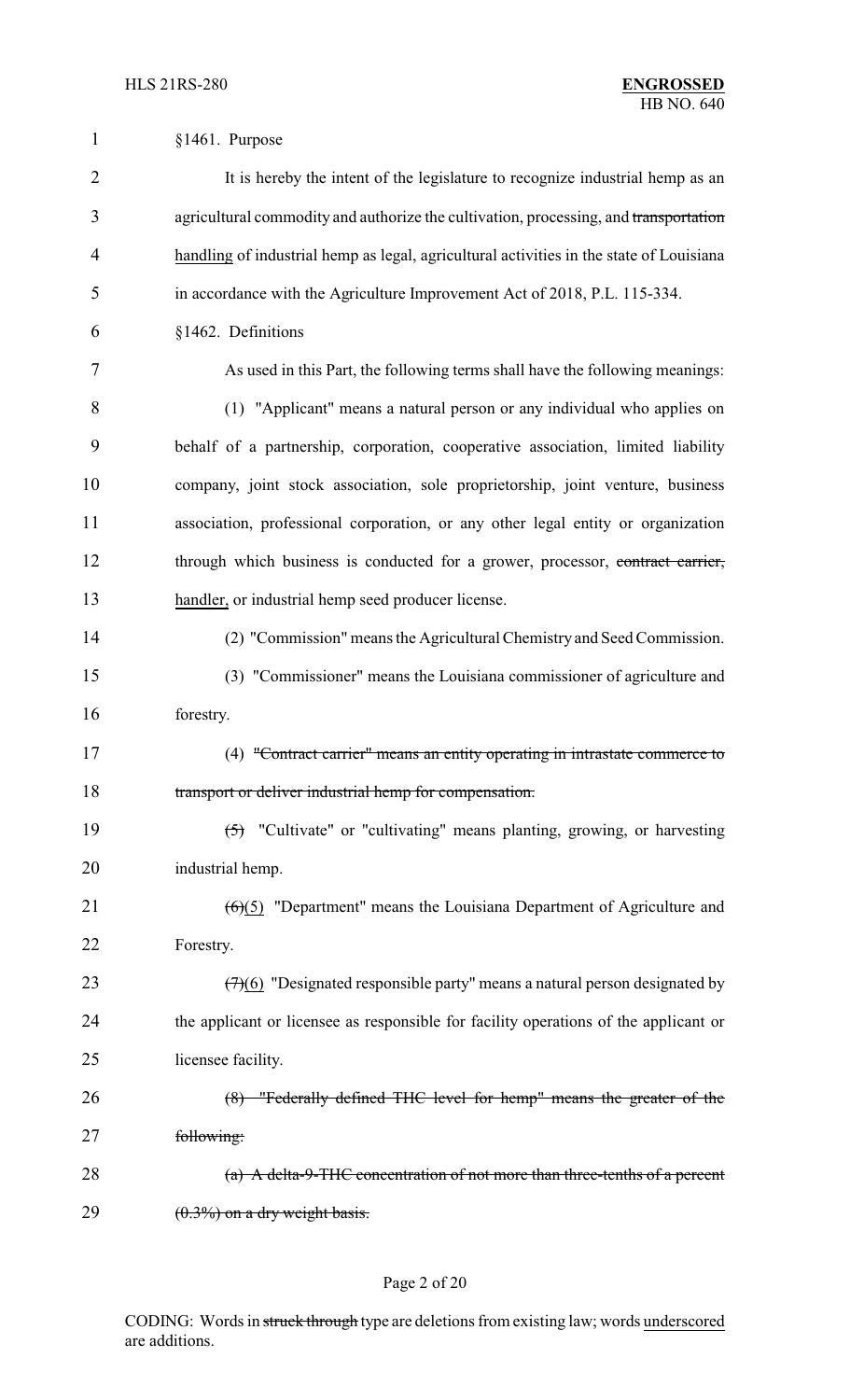| 1              | (b) The THC concentration for hemp defined in 7 U.S.C. 1639o.                              |
|----------------|--------------------------------------------------------------------------------------------|
| $\overline{2}$ | $(9)(7)$ "Grower" means any individual, partnership, corporation, cooperative              |
| 3              | association, or other business entity that is licensed by the department to cultivate      |
| 4              | industrial hemp.                                                                           |
| 5              | $(10)(8)$ "Handle" or "handling" means possessing or storing industrial hemp               |
| 6              | for any period of time on premises owned, operated, or controlled by a person              |
| 7              | licensed by the Department of Agriculture and Forestry to cultivate or process             |
| 8              | industrial hemp. any of the following:                                                     |
| 9              | Transporting or delivering industrial hemp material in intrastate<br>(a)                   |
| 10             | commerce for compensation.                                                                 |
| 11             | (b) Commercially harvesting, storing, or grinding industrial hemp material                 |
| 12             | received from a grower.                                                                    |
| 13             | Cleaning or packaging industrial hemp seed received from a seed<br>(c)                     |
| 14             | producer.                                                                                  |
| 15             | (d) Brokering industrial hemp material.                                                    |
| 16             | (e) Receiving industrial hemp material for testing.                                        |
| 17             | (9) "Handler" means any individual, partnership, corporation, cooperative                  |
| 18             | association, or other business entity that handles industrial hemp.                        |
| 19             | $(\pm 1)(10)$ "Industrial hemp" means the plant Cannabis sativa L. and any part            |
| 20             | of such plant, including the seeds thereof and all derivatives, extracts, cannabinoids,    |
| 21             | isomers, acids, salts, and salts of isomers, whether growing or not, with no more than     |
| 22             | the federally defined THC level for hemp. a total delta-9 THC concentration of not         |
| 23             | more than 0.3 percent on a dry weight basis.                                               |
| 24             | $\left(\frac{12}{11}\right)$ "Industrial hemp seed" means Cannabis sativa L. seed or other |
| 25             | propagating stock which have been inspected and sampled during their period of             |
| 26             | growth and preparation for market by the commissioner, or by the inspection official       |
| 27             | of the state in which the seeds or propagating stock were grown, and which have            |
| 28             | been found to conform to the regulations issued by the commission pursuant to this         |
| 29             | Part.                                                                                      |

# Page 3 of 20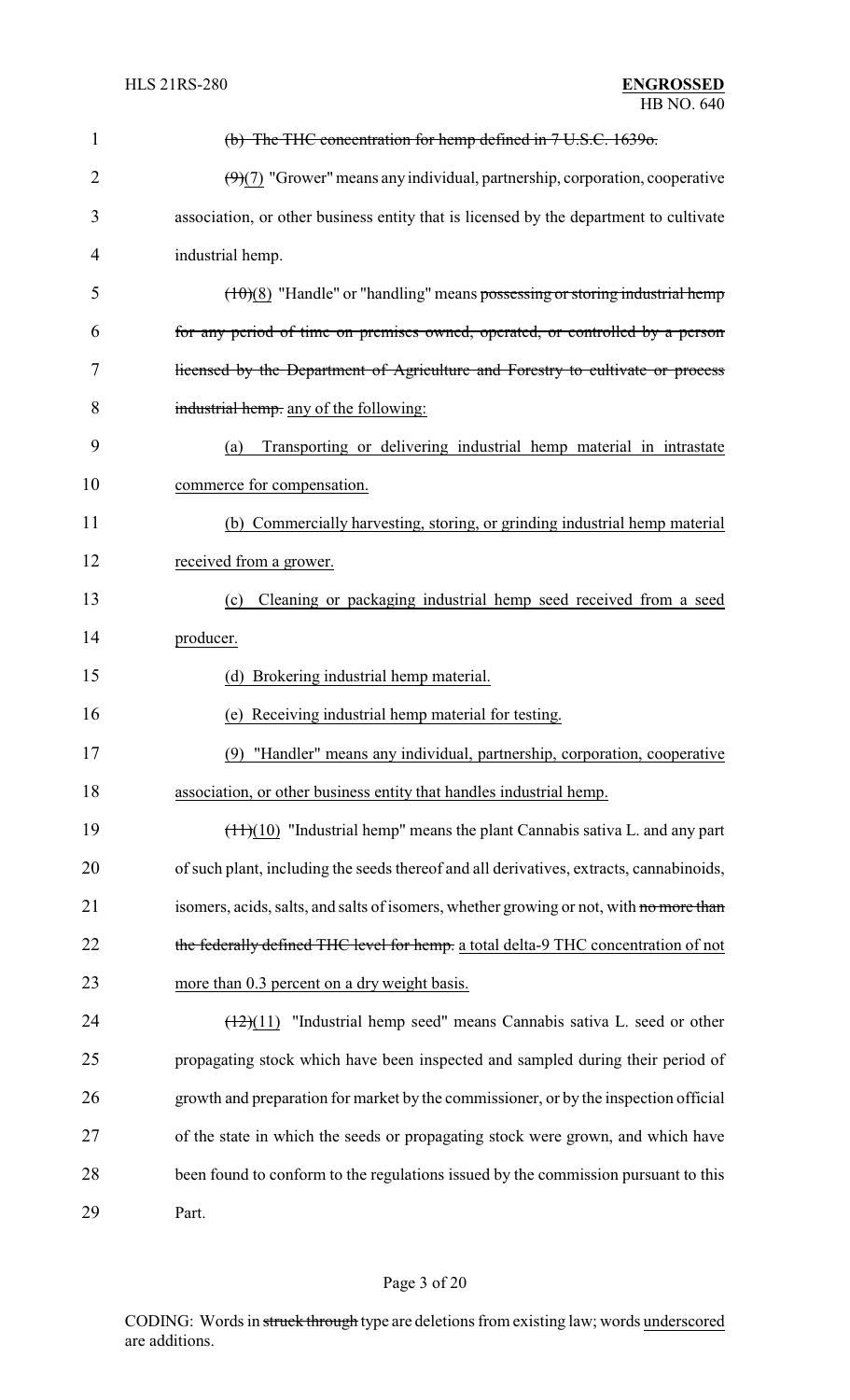| 1              | (13) "Key participant" means a sole proprietor, a partner in a partnership, or                  |
|----------------|-------------------------------------------------------------------------------------------------|
| $\overline{2}$ | a person with executive managerial control in a corporation. A person with                      |
| 3              | executive managerial control includes persons such as a chief executive officer, chief          |
| 4              | operating officer, and chief financial officer. "Key participant" does not include non-         |
| 5              | executive managers such as farm, field, or shift managers.                                      |
| 6              | $\left(\frac{14}{12}\right)$ "Licensure" means any license that the department is authorized to |
| 7              | issue to a grower, seed producer, contract carrier, and processor, or handler of                |
| 8              | industrial hemp.                                                                                |
| 9              | $(15)(13)$ "Process" means converting industrial hemp into a marketable form.                   |
| 10             | $(16)(14)(a)$ "Processor" means any individual, partnership, corporation,                       |
| 11             | cooperative association, or other business entity that receives industrial hemp for             |
| 12             | storage or processing into commodities, or products, or industrial hemp seed.                   |
| 13             | (b) "Processor" shall not include a consumable hemp processor as defined                        |
| 14             | in R.S. 3:1481.                                                                                 |
| 15             | (15) "Seed producer" means a person licensed by the department to obtain,                       |
| 16             | produce, transport, and sell industrial hemp seed in the state.                                 |
| 17             | $(17)(16)$ "State plan" means a plan required for approval by the United States                 |
| 18             | Secretary of Agriculture to monitor and regulate the production of industrial hemp.             |
| 19             | "THC" means a combination of tetrahydrocannabinol, and<br>(18)(17)                              |
| 20             | tetrahydrocannabinolic acid, or a combination of both.                                          |
| 21             | $\left(\frac{19}{18}\right)$ "Transport" or "transporting" means the movement of industrial     |
| 22             | hemp from the premises of a licensee to the premises of another licensee or from the            |
| 23             | premises of a licensee to the premises of a permit holder pursuant to R.S. 3:1483 by            |
| 24             | means of a vehicle.                                                                             |
| 25             | $\ast$<br>*<br>*                                                                                |
| 26             | §1464. Powers and duties of the commissioner                                                    |
| 27             | The commissioner shall:                                                                         |
| 28             | ∗<br>∗<br>∗                                                                                     |

# Page 4 of 20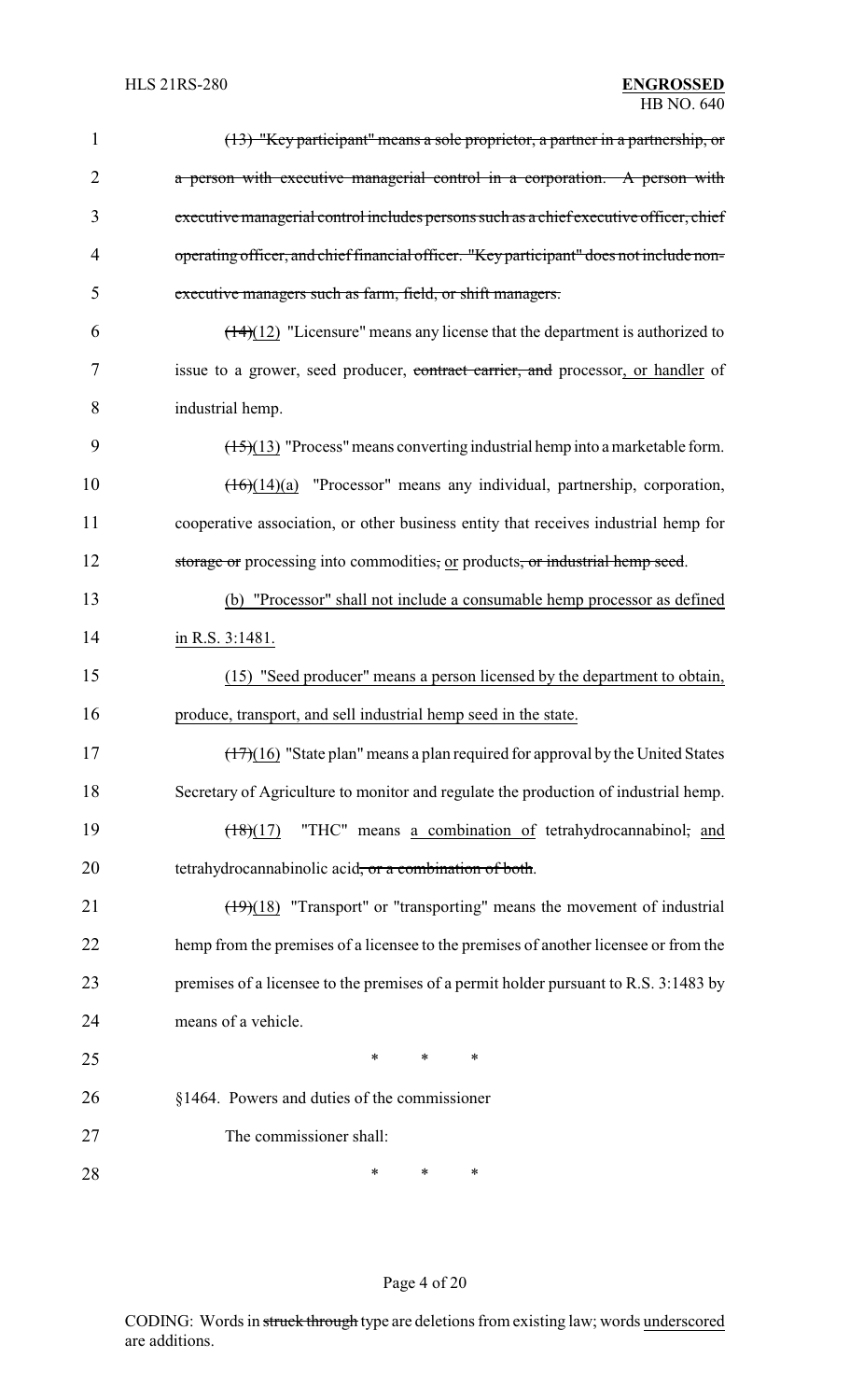| 1              | (8) Create a state plan, in consultation with the governor and attorney                        |
|----------------|------------------------------------------------------------------------------------------------|
| $\overline{2}$ | general, to monitor and regulate the production of industrial hemp. The state plan             |
| 3              | shall include all requirements specified in the Agriculture Improvement Act of 2018,           |
| 4              | P.L. 115-334.                                                                                  |
| 5              | (a) Submit the state plan to the House and Senate committees on agriculture                    |
| 6              | for approval no later than October 15, 2019.                                                   |
| 7              | (b) Submit the state plan for approval by the United States Secretary of                       |
| 8              | Agriculture no later than November 1, 2019.                                                    |
| 9              | *<br>*<br>∗                                                                                    |
| 10             | §1465. Licensure                                                                               |
| 11             | $A(1)(a)$ Each industrial hemp seed producer shall obtain an annual license                    |
| 12             | issued by the department. The license shall authorize the licensee to produce,                 |
| 13             | transport, and sell approved seeds to licensed industrial hemp growers, seed                   |
| 14             | producers, handlers, and processors.                                                           |
| 15             | $(a)(b)$ A licensed industrial hemp seed producer shall ensure that the seed                   |
| 16             | complies with the standards set by the commission.                                             |
| 17             | $\left(\frac{b}{c}\right)$ The department shall provide information that identifies sellers of |
| 18             | industrial hemp seed to growers.                                                               |
| 19             | (2) A grower of industrial hemp shall obtain an annual license issued by the                   |
| 20             | department. The license shall authorize the licensee to possess, store, cultivate,             |
| 21             | handle, and transport industrial hemp in this state.                                           |
| 22             | (3) A processor of industrial hemp shall obtain an annual license issued by                    |
| 23             | the department. The license shall authorize the licensee to handle, possess, store,            |
| 24             | process, and transport industrial hemp in this state.                                          |
| 25             | (4) A contract carrier handler of industrial hemp shall obtain an annual                       |
| 26             | license issued by the department. The license shall authorize the licensee to                  |
| 27             | transport handle industrial hemp in this state.                                                |
| 28             | ∗<br>∗<br>∗                                                                                    |

# Page 5 of 20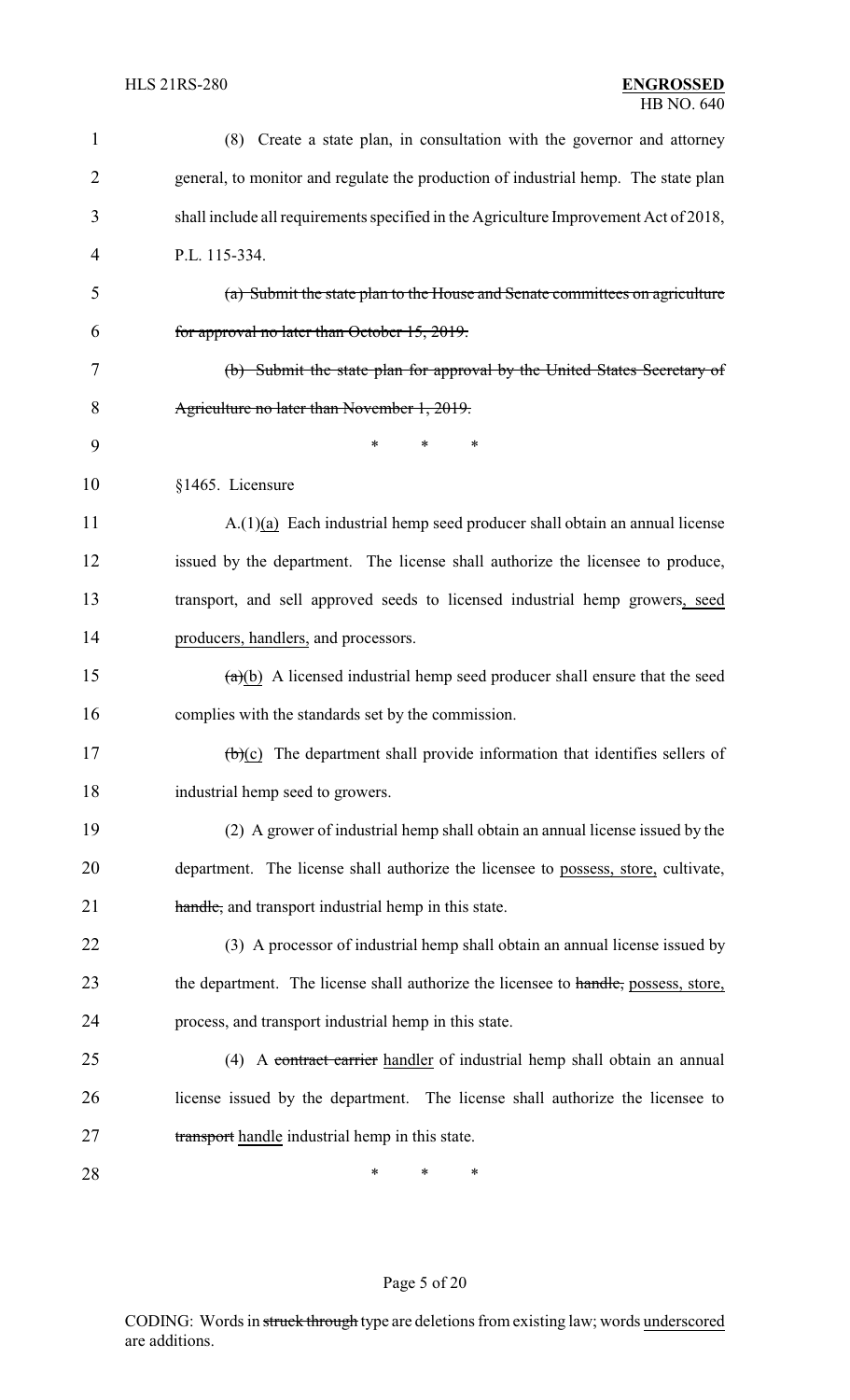| 1              | C.(1) The application for any grower, processor, contract carrier, handler, or         |
|----------------|----------------------------------------------------------------------------------------|
| $\overline{2}$ | industrial hemp seed producer license shall include the following information:         |
| 3              | (a) The name and address of the applicant.                                             |
| $\overline{4}$ | The name and address of the designated responsible party, if the<br>(b)                |
| 5              | applicant is a business entity.                                                        |
| 6              | Except for the contract carrier applicant, If applicable, the legal<br>(c)             |
| 7              | description and global positioning coordinates of the land area to be used to produce  |
| 8              | or process industrial hemp.                                                            |
| 9              | $\ast$<br>$\ast$<br>$\ast$                                                             |
| 10             | D.(1) Upon application for initial licensure or annual license renewal, each           |
| 11             | applicant shall be required to submit to a criminal background check pursuant to the   |
| 12             | provisions of this Subsection. For purposes of this Subsection, "applicant" shall      |
| 13             | mean an applicant, key participant, or designated responsible party as defined in R.S. |
| 14             | 3:1462.                                                                                |
| 15             | $\ast$<br>$\ast$<br>$\ast$                                                             |
| 16             | §1466. Records required                                                                |
| 17             | A. Every grower, processor, contract carrier, handler, and industrial hemp             |
| 18             | seed producer shall maintain full and accurate records as required by rules and        |
| 19             | regulations of the department.                                                         |
| 20             | B. The department's rules and regulations on record keeping shall, at a                |
| 21             | minimum, require the following:                                                        |
| 22             | *<br>$\ast$<br>∗                                                                       |
| 23             | (2) Growers and seed producers shall maintain documentation of traceability            |
| 24             | from seed acquisition to harvest to crop termination.                                  |
| 25             | $\ast$<br>∗<br>*                                                                       |
| 26             | §1468. Testing; inspections                                                            |
| 27             | A.(1) The department shall collect samples to test all industrial hemp crops           |
| 28             | prior to harvest to ensure the THC concentration does not exceed the federally         |
| 29             | defined THC level for hemp a total delta-9 THC concentration of 0.3 percent on a       |

# Page 6 of 20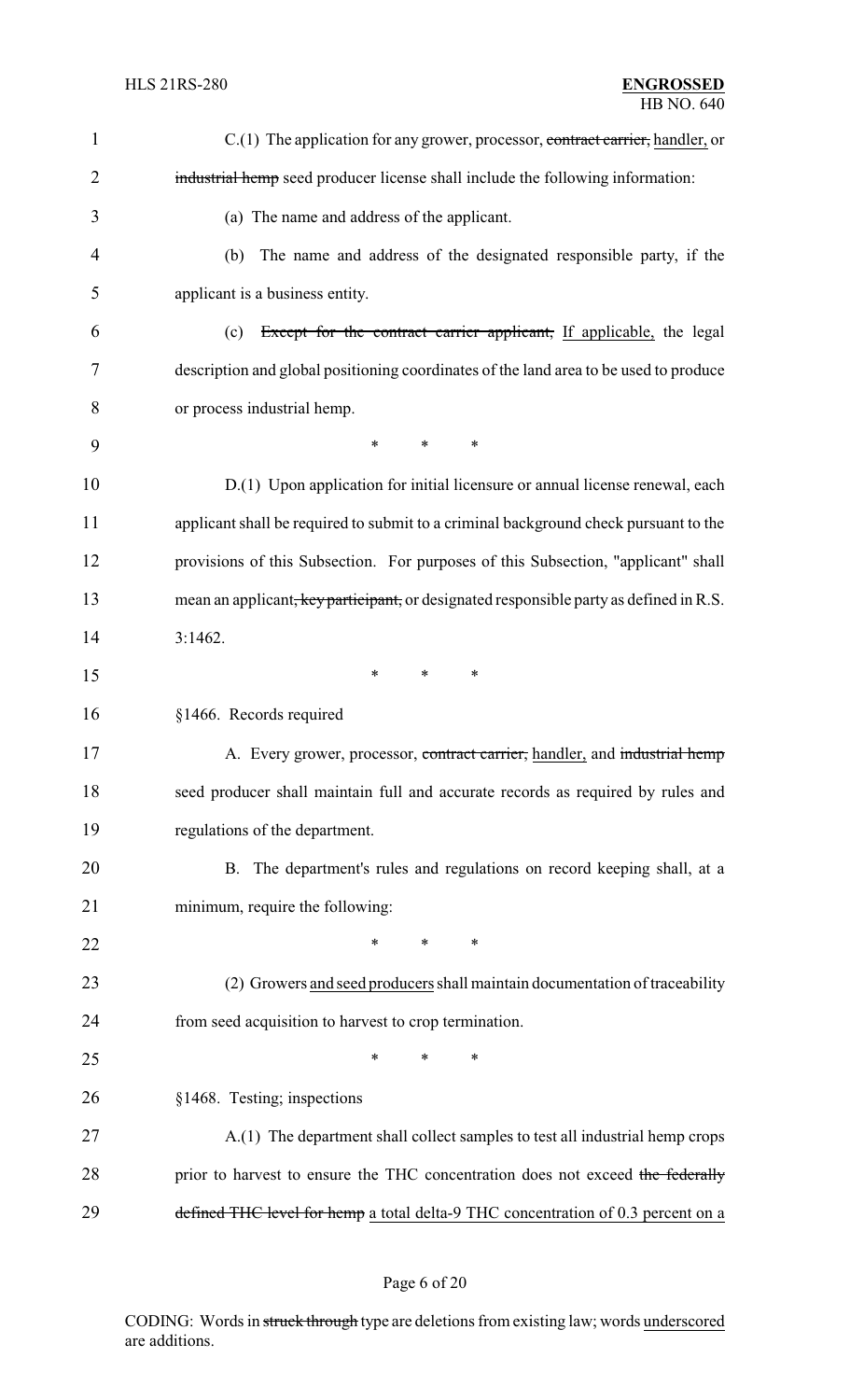1 dry weight basis. The grower shall harvest his approved industrial hemp plants not 2 more than fifteen thirty days following the date of sample collection by the 3 department, unless specifically authorized in writing by the department.

 (2) The department may enter into contracts, cooperative endeavor agreements, memoranda of understanding, or other agreements with any public postsecondary education institution for the testing of THC levels in industrial hemp crops or industrial hemp products deemed necessary by the commissioner.

8 B. In addition to any scheduled testing, the department may randomly 9 inspect any industrial hemp crop or industrial hemp product in the possession of any 10 person or entity with a grower, processor, contract carrier, handler, or industrial 11 hemp seed producer license and take a representative composite sample for field 12 THC concentration analysis if the department has reason to believe a violation of this 13 Part has occurred. If an industrial hemp crop or industrial hemp product contains a 14 THC concentration that exceeds the federally defined THC level for hemp, the 15 department may detain, seize, destroy, or embargo the industrial hemp crop or 16 industrial hemp product.

17 C. Any facility processing industrial hemp products for consumption shall 18 be subject to inspection by the Louisiana Department of Health as provided for in 19 R.S. 40:631.

### 20 §1469. Industrial hemp research

21 \* \* \* \*

 C. Except for those entities exempted pursuant to this Part, all industrial hemp licensees whose intent is to perform industrial hemp research shall submit an annual industrial hemp research plan to the department. The department shall adopt rules establishing the requirements of the industrial hemp research plan. Such rules shall include performance-based sampling requirements.

27 \* \* \* \*

### Page 7 of 20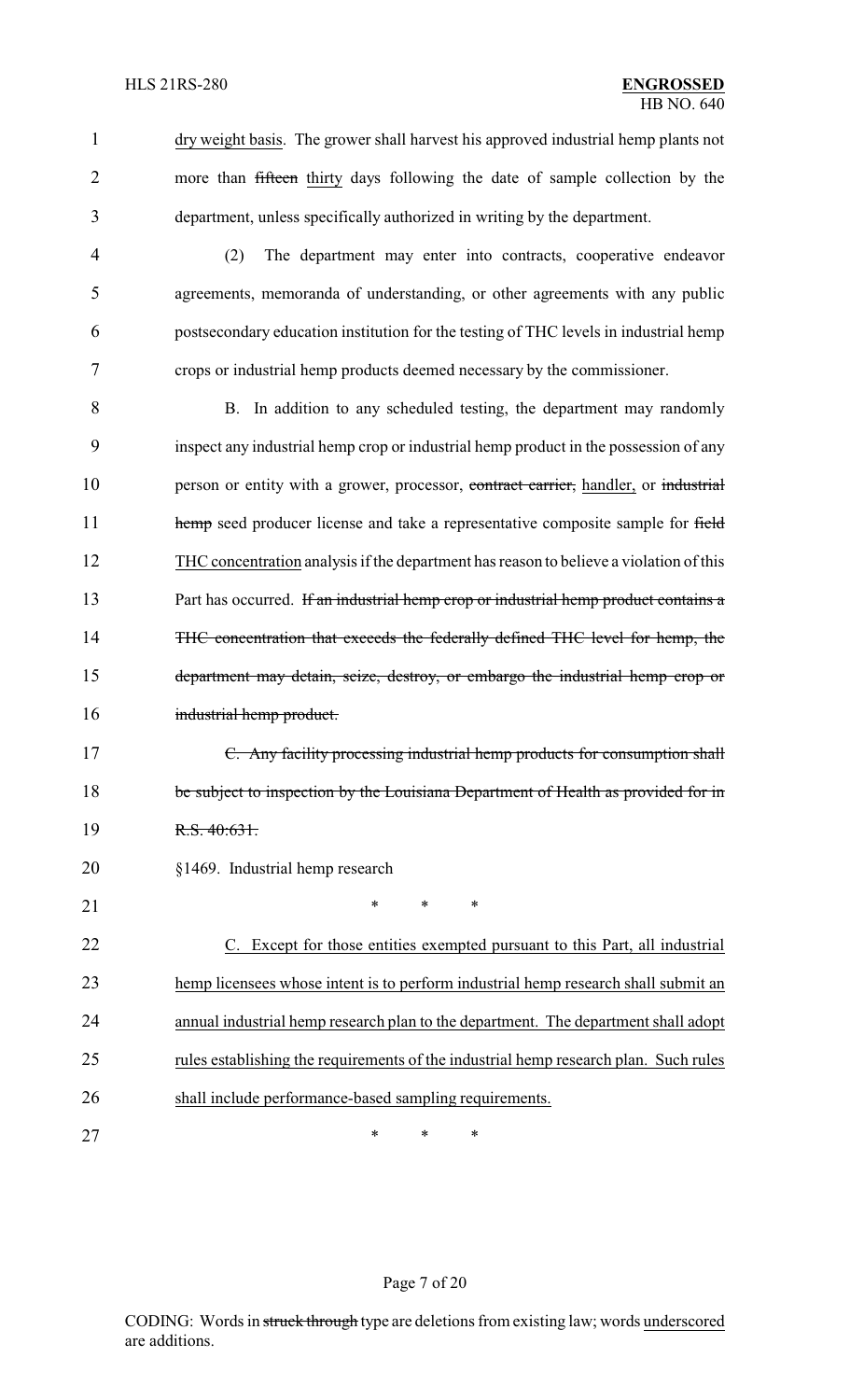| $\mathbf{1}$   | §1471. Criminal penalties                                                                        |
|----------------|--------------------------------------------------------------------------------------------------|
| $\overline{2}$ | A. It shall be unlawful for any person or entity to cultivate, handle, process,                  |
| 3              | or transport industrial hemp in any of the following circumstances:                              |
| $\overline{4}$ | $\ast$<br>*<br>*                                                                                 |
| 5              | (4) If the Cannabis sativa L. plant or any part of that plant would otherwise                    |
| 6              | be industrial hemp as defined by this Part except that it has a THC concentration that           |
| 7              | exceeds the federally defined THC level for hemp THC concentration authorized in                 |
| 8              | this Part. This shall not include handling the plant for destruction as required by the          |
| 9              | department pursuant to this Part.                                                                |
| 10             | *<br>$\ast$<br>*                                                                                 |
| 11             | §1473. Centralized website                                                                       |
| 12             | The Louisiana State University Agricultural Center shall develop a                               |
| 13             | centralized industrial hemp website that provides to the public information,                     |
| 14             | resources, and educational opportunities concerning industrial hemp.<br>The                      |
| 15             | agricultural center shall develop the website in collaboration with the Southern                 |
| 16             | University Agricultural Center, Louisiana Department of Agriculture and Forestry,                |
| 17             | Louisiana Department of Health, the office of alcohol and tobacco control,                       |
| 18             | Department of Economic Development, and relevant industry associations.                          |
| 19             | PART VI. INDUSTRIAL HEMP-DERIVED CANNABIDIOL CONSUMABLE HEMP                                     |
| 20             | <b>PRODUCTS</b>                                                                                  |
| 21             | §1481. Definitions                                                                               |
| 22             | As used in this Part:                                                                            |
| 23             | $(1)$ "CBD" means cannabidiol.                                                                   |
| 24             | $\left(\frac{2}{2}\right)$ "Commissioner" means the commissioner of alcohol and tobacco control. |
| 25             | "Consumable hemp product" means any product derived from<br>(2)(a)                               |
| 26             | industrial hemp that contains any cannabinoid, including cannabidiol, and is intended            |
| 27             | for consumption or topical use.                                                                  |
| 28             | (b) "Consumable hemp product" shall include commercial feed, pet products,                       |
| 29             | and hemp floral material.                                                                        |

# Page 8 of 20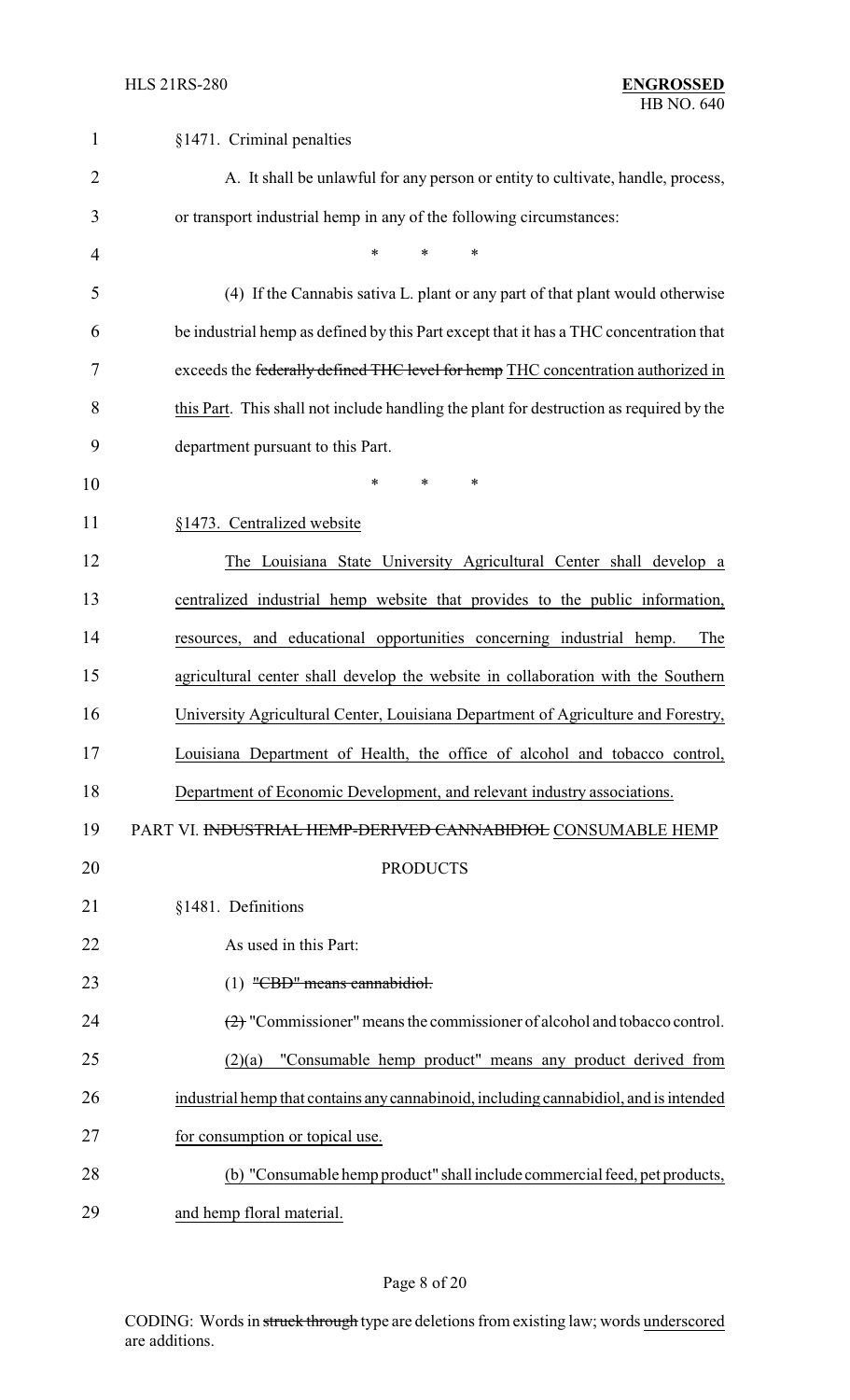| 1              | "Consumable hemp processor" means any individual, partnership,<br>(3)                     |
|----------------|-------------------------------------------------------------------------------------------|
| $\overline{2}$ | corporation, cooperative association, or other business entity that receives industrial   |
| 3              | hemp for the manufacturing or processing of a consumable hemp product.                    |
| 4              | $\left(\frac{1}{2}\right)(4)$ "Department" means the Louisiana Department of Health.      |
| 5              | (4) "Federally defined THC level for hemp" means the greater of the                       |
| 6              | following:                                                                                |
| 7              | (a) A delta-9-THC concentration of not more than three-tenths of a percent                |
| 8              | $(0.3\%)$ on a dry weight basis.                                                          |
| 9              | (b) The THC concentration for hemp defined in 7 U.S.C. 1639o.                             |
| 10             | (5) "Industrial hemp" or "hemp" means the plant Cannabis sativa L. and any                |
| 11             | part of that plant, including the seeds thereof and all derivatives, extracts,            |
| 12             | cannabinoids, isomers, acids, salts, and salts of isomers, whether growing or not,        |
| 13             | with no more than the federally defined THC level for hemp a total delta-9 THC            |
| 14             | concentration of not more than 0.3 percent on a dry weight basis.                         |
| 15             | (6) "Industrial hemp-derived CBD product" means any industrial                            |
| 16             | hemp-derived product that contains CBD intended for consumption or topical use.           |
| 17             | $(7)(6)$ "Remote retailer" means a person or entity who offers any industrial             |
| 18             | hemp-derived CBD consumable hemp product for sale at retail, or for any                   |
| 19             | transaction of products in lieu of a sale, through a digital application, catalog, or the |
| 20             | internet, that can be purchased and delivered directly to a consumer in Louisiana.        |
| 21             | $(8)(7)$ "Retail sale" or "sale at retail" means the sale or any transaction in lieu      |
| 22             | of a sale of products to the public for use or consumption but does not include the       |
| 23             | sale or any transaction in lieu of a sale of products for resale.                         |
| 24             | $(9)(8)$ "State plan" means a plan required for approval by the United States             |
| 25             | Secretary of Agriculture to monitor and regulate the production of hemp.                  |
| 26             | combination<br>(9)<br>"THC"<br>of tetrahydrocannabinol<br>means<br>and<br>a               |
| 27             | tetrahydrocannabinolic acid.                                                              |
| 28             | "Wholesaler" means a wholesale seller, distributor, or packer of<br>(10)                  |
| 29             | consumable hemp products.                                                                 |

# Page 9 of 20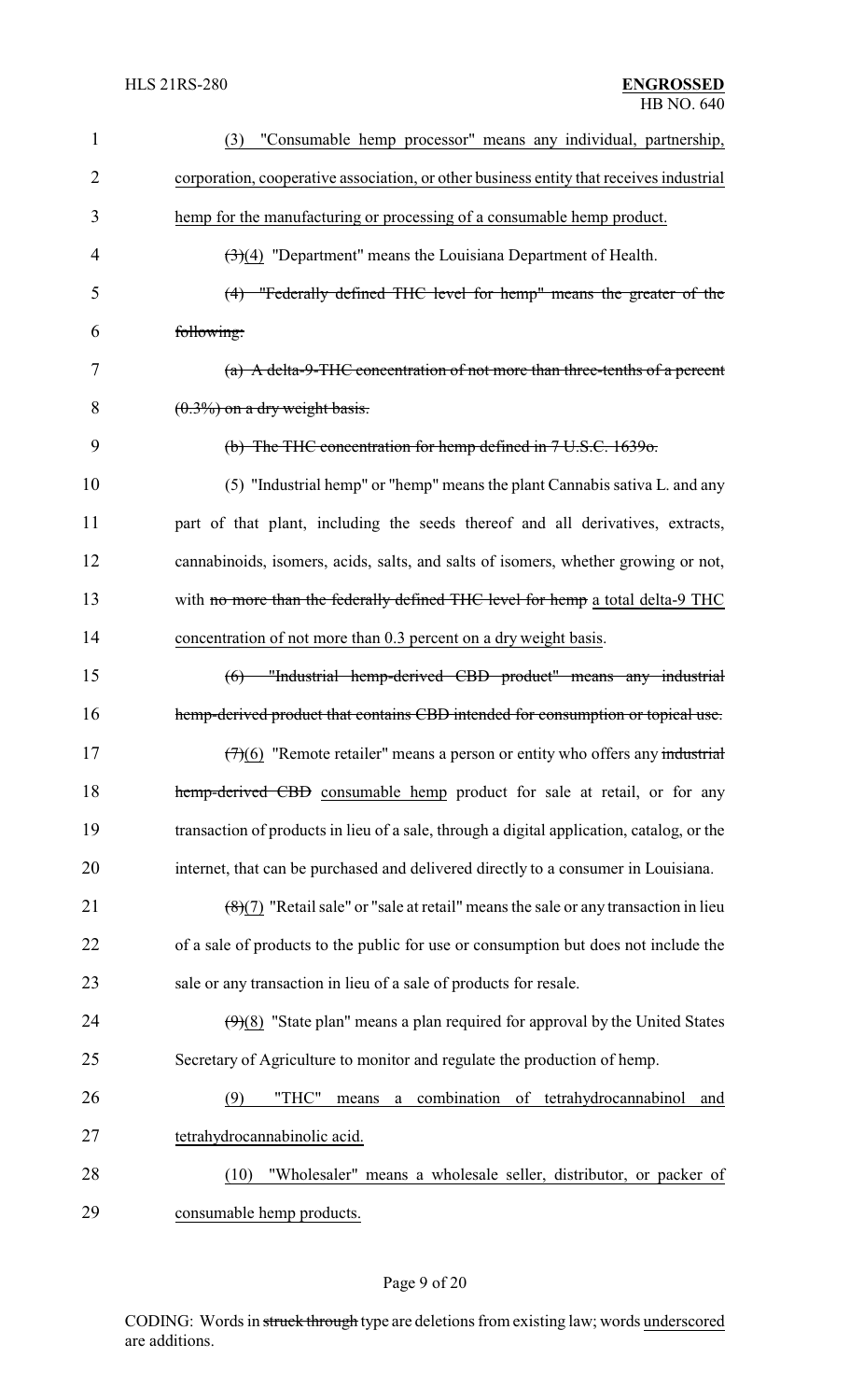| $\mathbf{1}$   | §1482. <del>CBD</del> Consumable hemp products; prohibitions                            |
|----------------|-----------------------------------------------------------------------------------------|
| $\overline{2}$ | A. No person shall process or sell:                                                     |
| 3              | (1) Any any part of hemp for inhalation, except for hemp rolling papers.                |
| 4              | B. No person shall process or sell:                                                     |
| 5              | $\left(\frac{2}{2}\right)(1)$ Any alcoholic beverage containing CBD cannabidiol.        |
| 6              | Any consumable hemp product without a license or permit required<br>(2)                 |
| 7              | pursuant to this Part.                                                                  |
| 8              | (3) Any food product or beverage containing CBD unless the United States                |
| 9              | Food and Drug Administration approves CBD as a food additive.                           |
| 10             | B.C. It shall be unlawful for any person to knowingly, willfully, or                    |
| 11             | intentionally violate the provisions of this Section. Whoever knowingly, willfully,     |
| 12             | or intentionally violates the provisions of this Section shall be penalized as follows: |
| 13             | (1) On a first conviction, the offender shall be fined not more than three              |
| 14             | hundred dollars.                                                                        |
| 15             | (2) On a second conviction, the offender shall be fined not more than one               |
| 16             | thousand dollars.                                                                       |
| 17             | (3) On a third or subsequent conviction, the offender shall be fined not more           |
| 18             | than five thousand dollars.                                                             |
| 19             | D. The provisions of this Part shall be preempted by any federal statute,               |
| 20             | federal regulation, or guidance from a federal government agency that is less           |
| 21             | restrictive than the provisions of this Part.                                           |
| 22             | §1483. Product approval; consumable hemp processors; Louisiana Department of            |
| 23             | Health                                                                                  |
| 24             | A.(1) Each consumable hemp processor shall obtain an annual consumable                  |
| 25             | hemp processor license issued by the department. The department shall charge and        |
| 26             | collect an annual consumable hemp processor license fee. The fee shall be for each      |
| 27             | separate processing facility and shall be based on the annual sales of such facility    |
| 28             | according to the following schedule:                                                    |

# Page 10 of 20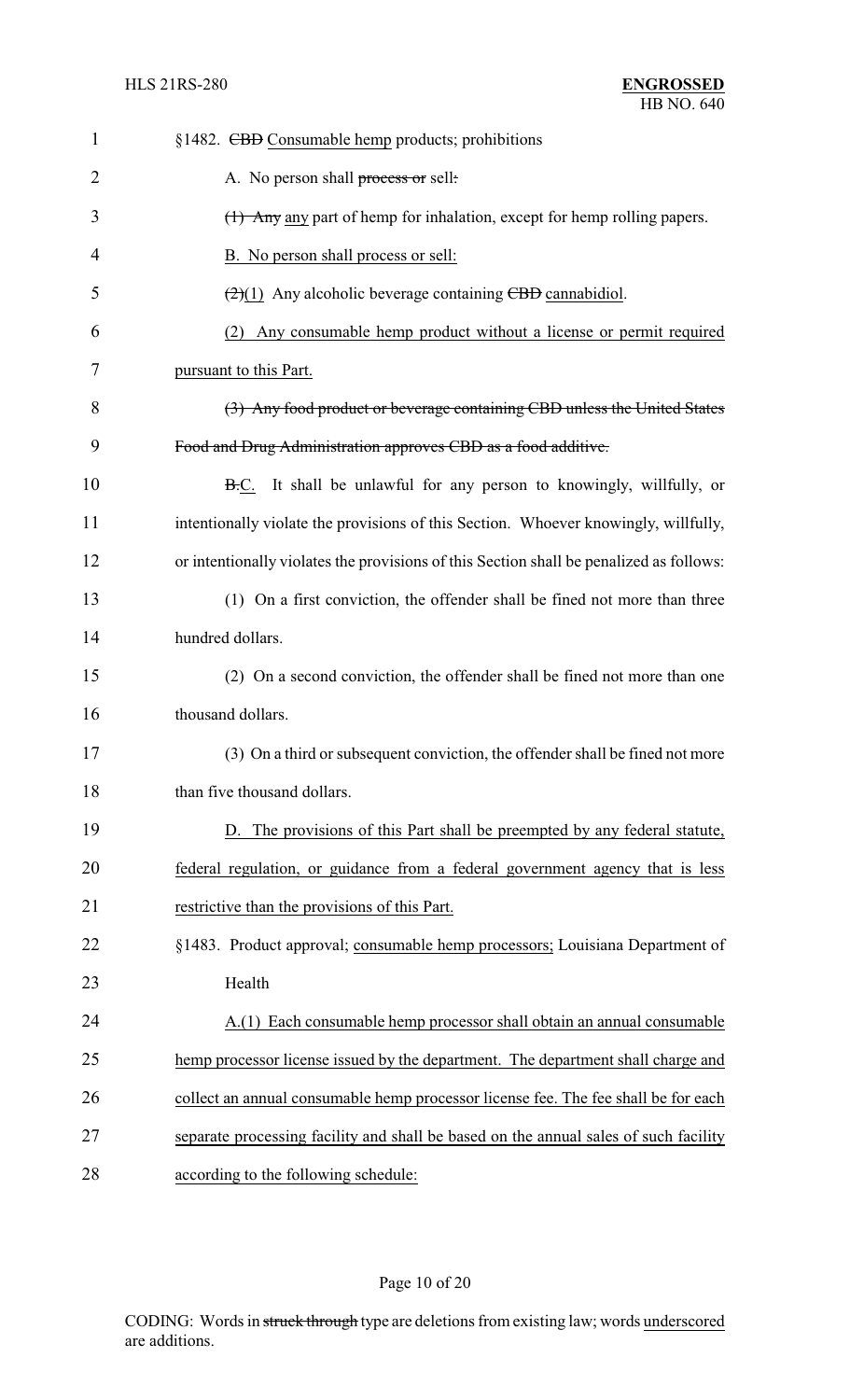| 1              | <b>Annual Sales</b>                             | Annual Fee                                                                              |
|----------------|-------------------------------------------------|-----------------------------------------------------------------------------------------|
| $\overline{2}$ | Under \$500,000                                 | \$175.00                                                                                |
| 3              | $$500,001 - $1,000,000$                         | \$475.00                                                                                |
| $\overline{4}$ | $$1,000,001 - $2,500,000$                       | \$775.00                                                                                |
| 5              | $$2,500,001 - $5,000,000$                       | \$1,075.00                                                                              |
| 6              | Over \$5,000,000                                | \$1,375.00                                                                              |
| 7              |                                                 | (2) A consumable hemp processor shall adhere to any sanitary regulations                |
| 8              | promulgated by the department.                  |                                                                                         |
| 9              |                                                 | A.B. Any CBD consumable hemp product that is manufactured, distributed,                 |
| 10             | imported, or sold for use in Louisiana shall:   |                                                                                         |
| 11             |                                                 | (1) Be produced from hemp grown by a licensee authorized to grow hemp                   |
| 12             |                                                 | by the United States Department of Agriculture or under an approved state plan          |
| 13             |                                                 | pursuant to the Agriculture Improvement Act of 2018, P.L. 115-334, or under an          |
| 14             |                                                 | authorized state pilot program pursuant to the Agriculture Act of 2014, P.L. 113-79.    |
| 15             |                                                 | (2) Be registered with the department in accordance with the State Food,                |
| 16             |                                                 | <b>Drug, and Cosmetic Law.</b> provisions of this Section. The department shall charge  |
| 17             |                                                 | and collect a fee of not more than fifty dollars for each separate and distinct product |
| 18             |                                                 | registered. This charge shall be in lieu of the charge collected pursuant to R.S.       |
| 19             | 40:628.                                         |                                                                                         |
| 20             | (3) Receive label approval from the department. |                                                                                         |
| 21             | (4) Not be marketed as dietary.                 |                                                                                         |
| 22             |                                                 | (5) Not contain any active pharmaceutical ingredient (API) recognized by                |
| 23             |                                                 | the United States Food and Drug Administration other than cannabidiol.<br>The           |
| 24             |                                                 | provisions of this Paragraph shall not apply to products intended for topical           |
| 25             | application.                                    |                                                                                         |
| 26             |                                                 | (6) Not contain a total delta-9 THC concentration of more than 0.3 percent              |
| 27             | on a weight to weight basis.                    |                                                                                         |
| 28             |                                                 | Not contain a total THC concentration of more than one percent on a                     |
| 29             | weight to weight basis.                         |                                                                                         |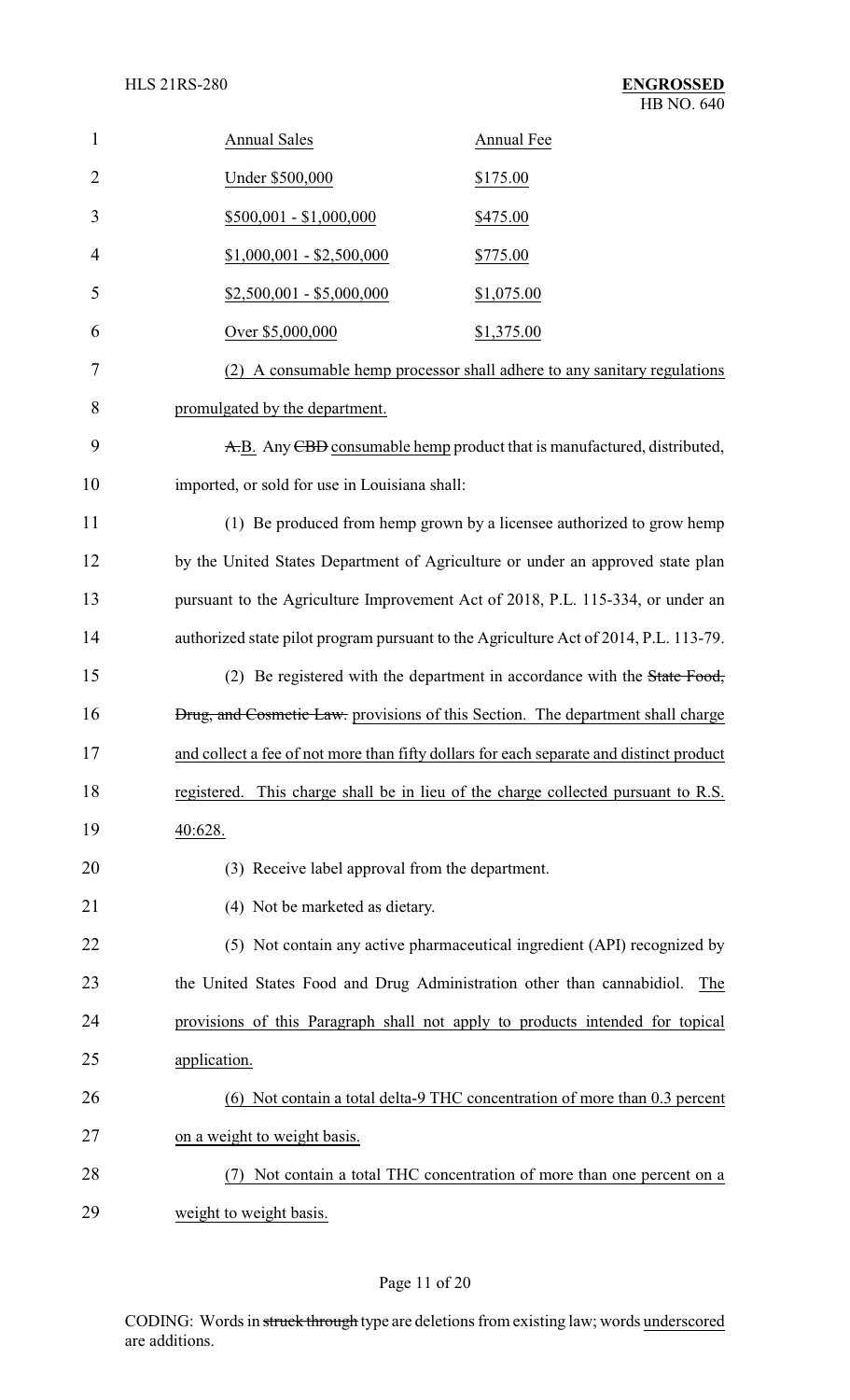| $\mathbf{1}$ | B.C. All labels shall meet the following criteria in order to receive approval                       |
|--------------|------------------------------------------------------------------------------------------------------|
| 2            | from the department:                                                                                 |
| 3            | (1) Contain no medical claims.                                                                       |
| 4            | Have a scannable bar code, QR code, or web address linked to a<br>(2)                                |
| 5            | document or website that contains a certificate of analysis as provided in Subsection                |
| 6            | $E$ E of this Section.                                                                               |
| 7            | D. In addition to the requirements provided in Subsections B and C of this                           |
| 8            | Section, floral hemp material shall:                                                                 |
| 9            | (1) Be contained in tamper-evident packaging. A package shall be deemed                              |
| 10           | tamper-evident if it clearly indicates prior access to the container.                                |
| 11           | (2) Not be labeled or marketed for inhalation.                                                       |
| 12           | C. In addition to the registration requirements established by the department,                       |
| 13           | the E. The application for registration shall include a certificate of analysis                      |
| 14           | containing the following information:                                                                |
| 15           | (1) The batch identification number, date received, date of completion, and                          |
| 16           | the method of analysis for each test conducted.                                                      |
| 17           | (2) Test results identifying the cannabinoid profile by percentage of $\frac{dy}{dx}$                |
| 18           | weight, solvents, pesticides, microbials, and heavy metals.                                          |
| 19           | $\overline{D}$ . The certificate of analysis required by Subsection $\overline{C}$ E of this Section |
| 20           | shall be completed by an independent laboratory that meets the following criteria:                   |
| 21           | (1) Is accredited as a testing laboratory approved by the department.                                |
| 22           | (2) Has no direct or indirect interest in a grower, processor, or distributor of                     |
| 23           | hemp or hemp products.                                                                               |
| 24           | E.G. The department shall provide a list of registered products to the office                        |
| 25           | of alcohol and tobacco control, law enforcement, and other necessary entities as                     |
| 26           | determined by the department.                                                                        |
| 27           | The provisions of this Section do not authorize any person to<br>F.H.                                |
| 28           | manufacture, distribute, import, or sell any CBD cannabinoid product derived from                    |
| 29           | any source other than hemp.                                                                          |

# Page 12 of 20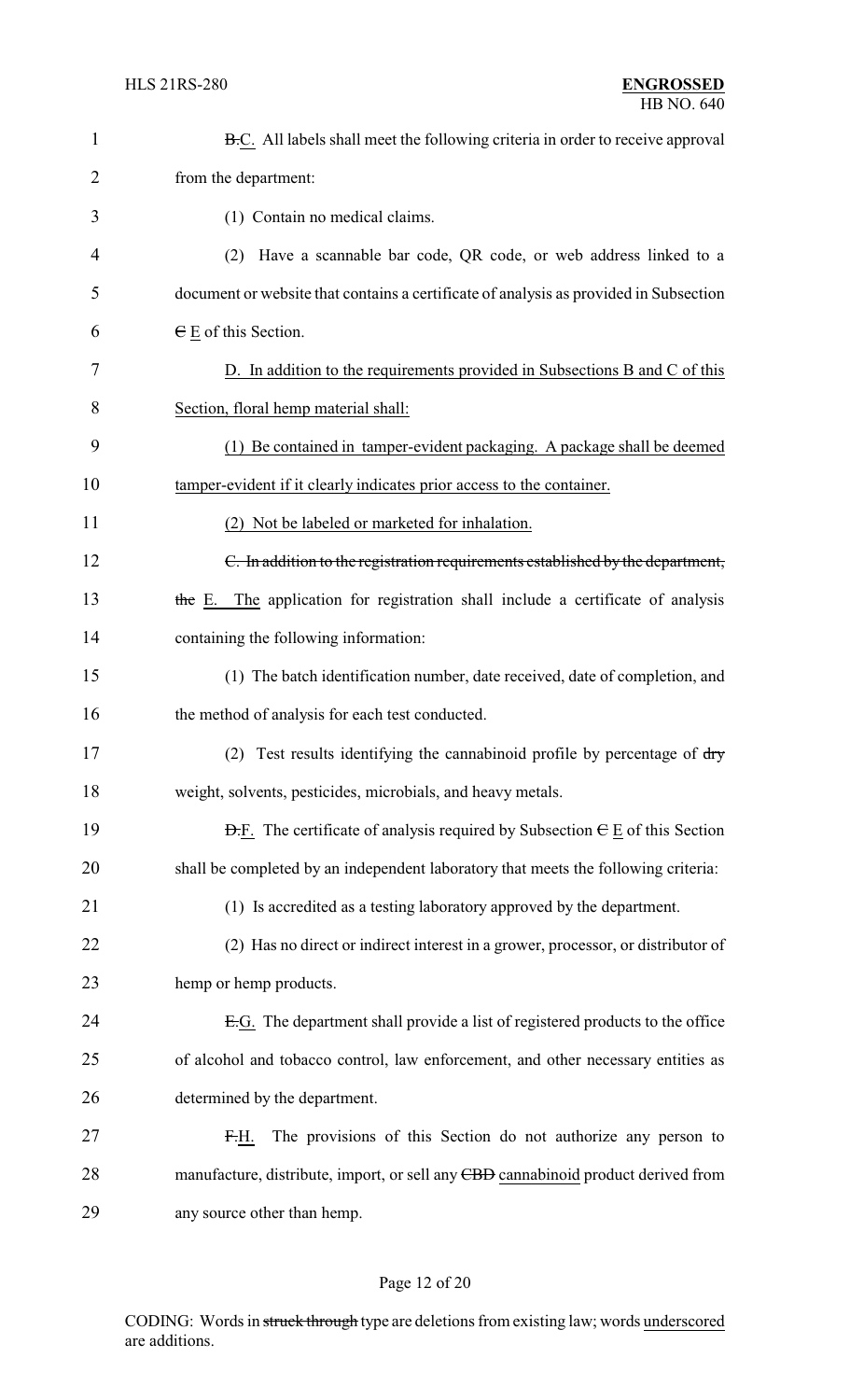| 1              | I. Any facility processing industrial hemp products intended for human                |
|----------------|---------------------------------------------------------------------------------------|
| $\overline{2}$ | consumption that do not meet the definition of consumable hemp product provided       |
| 3              | in this Part shall be regulated in accordance with the State Food, Drug, and Cosmetic |
| 4              | Law.                                                                                  |
| 5              | J. Whoever processes consumable hemp products without a license shall be              |
| 6              | subject to imprisonment at hard labor for not less than one year nor more than twenty |
| 7              | years and shall be fined not more than fifty thousand dollars.                        |
| 8              | G.K. The provisions of this Part shall not apply to any CBD cannabinoid               |
| 9              | product approved by the United States Food and Drug Administration or produced        |
| 10             | in accordance with R.S. 40:1046.                                                      |
| 11             | H. The department shall charge and collect from the manufacturers or                  |
| 12             | packers of industrial hemp-derived CBD products an annual examination and             |
| 13             | investigation charge of not more than fifty dollars for any one separate and distinct |
| 14             | product registered. This charge shall be in lieu of the charge pursuant to R.S.       |
| 15             | 40:628                                                                                |
| 16             | I. Any wholesale seller, manufacturer, distributor, or packer of industrial           |
| 17             | hemp-derived CBD products shall be regulated by the department in accordance with     |
| 18             | the State Food, Drug, and Cosmetic Law.                                               |
| 19             | <b>H.L.</b> The department shall promulgate rules and regulations in accordance       |
| 20             | with the Administrative Procedure Act to implement the provisions of this Section.    |
| 21             | The rules shall specify standards for product labels, procedures for label approval,  |
| 22             | requirements for accreditation for laboratories, and any prohibited dosage vehicles   |
| 23             | as determined by the department, and sanitary requirements specific to consumable     |
| 24             | hemp processors.                                                                      |
| 25             | §1484. Permit to sell; office of alcohol and tobacco control                          |
| 26             | Each wholesaler of consumable hemp products shall apply for and<br>A(1)               |
| 27             | obtain a permit from the office of alcohol and tobacco control.                       |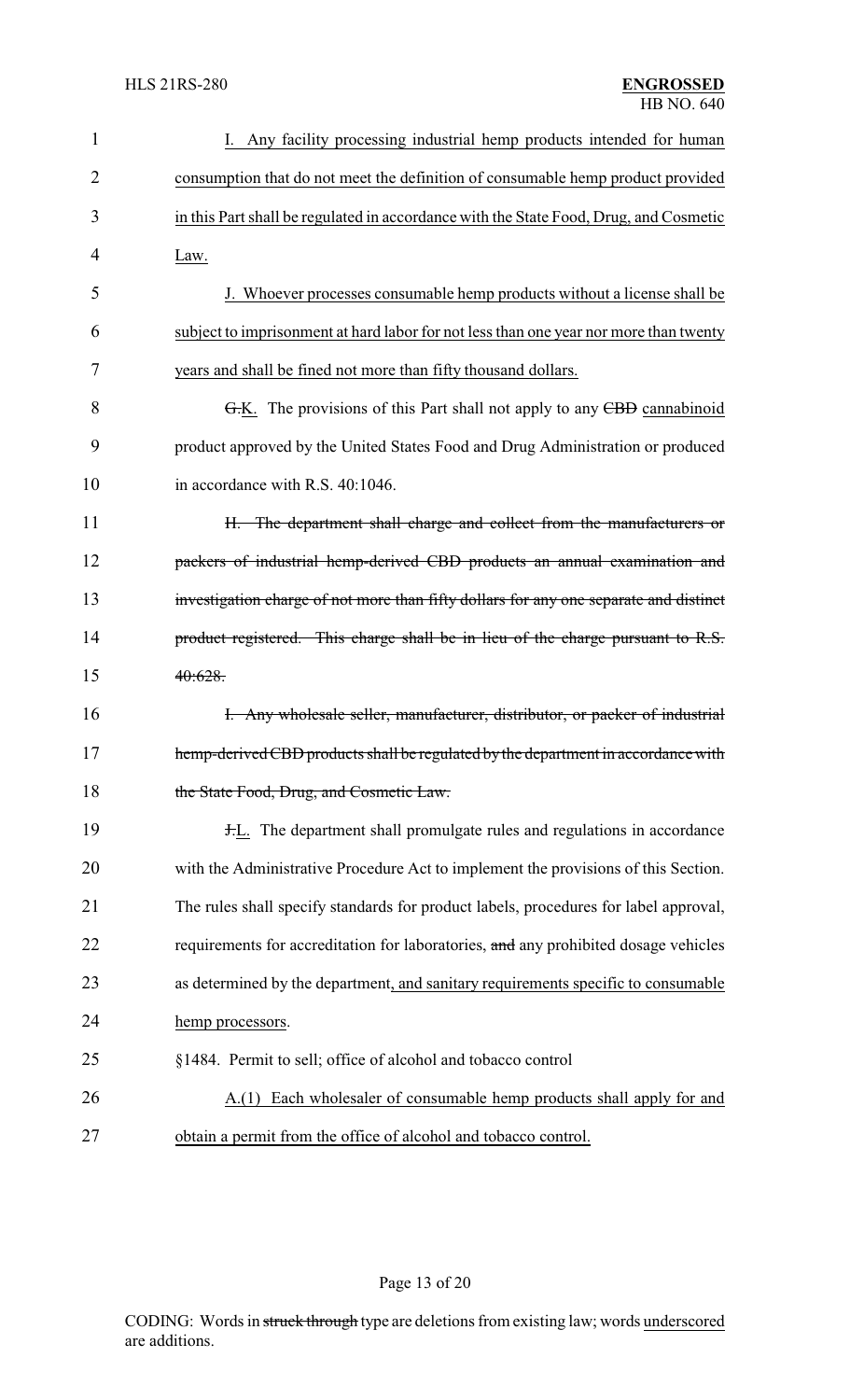| $\mathbf{1}$   | (2) The commissioner may establish and collect an annual wholesaler permit                                |
|----------------|-----------------------------------------------------------------------------------------------------------|
| $\overline{2}$ | fee. The amount of the wholesaler permit fee shall be based on the cost of the                            |
| 3              | regulatory functions performed and shall not exceed five hundred dollars per year.                        |
| 4              | $\overline{A}$ , $\overline{B}$ , $(1)(a)$ Each person who sells or is about to engage in the business of |
| 5              | selling at retail any industrial hemp-derived CBD consumable hemp product shall                           |
| 6              | first apply for and obtain a permit for each place of business from the office of                         |
| 7              | alcohol and tobacco control.                                                                              |
| 8              | $(a)(b)$ For purposes of this Section, each individually registered domain                                |
| 9              | name owned or leased by or on behalf of a remote retailer shall be considered a place                     |
| 10             | of business. No person or entity shall be required to have a physical place of                            |
| 11             | business in the state of Louisiana in order to sell industrial hemp-derived CBD                           |
| 12             | consumable hemp products at retail.                                                                       |
| 13             | (b) The office of alcohol and tobacco control has no authority to permit or                               |
| 14             | otherwise regulate any wholesale seller, manufacturer, distributor, or packer of                          |
| 15             | industrial hemp-derived CBD products.                                                                     |
| 16             | (2) Prior to selling industrial hemp-derived CBD consumable hemp products                                 |
| 17             | at a special event, the retailer shall request and promptly receive an annual special                     |
| 18             | event permit from the commissioner. For purposes of this Section, a special event                         |
| 19             | shall be defined as any event held at any location, other than a permitted place of                       |
| 20             | business, where industrial hemp-derived CBD consumable hemp products are sold.                            |
| 21             | The permittee shall notify the commissioner in writing of any special event the                           |
| 22             | permittee will be attending prior to the event. Failure to notify the commissioner                        |
| 23             | shall be grounds for revocation of the permit.                                                            |
| 24             | (3) No permit issued pursuant to this Section shall authorize the permittee                               |
| 25             | to sell or offer for sale any CBD cannabinoid product derived from any source other                       |
| 26             | than hemp.                                                                                                |
| 27             | (4) No industrial hemp-derived CBD consumable hemp product shall be sold                                  |
| 28             | to any person under the age of eighteen years.                                                            |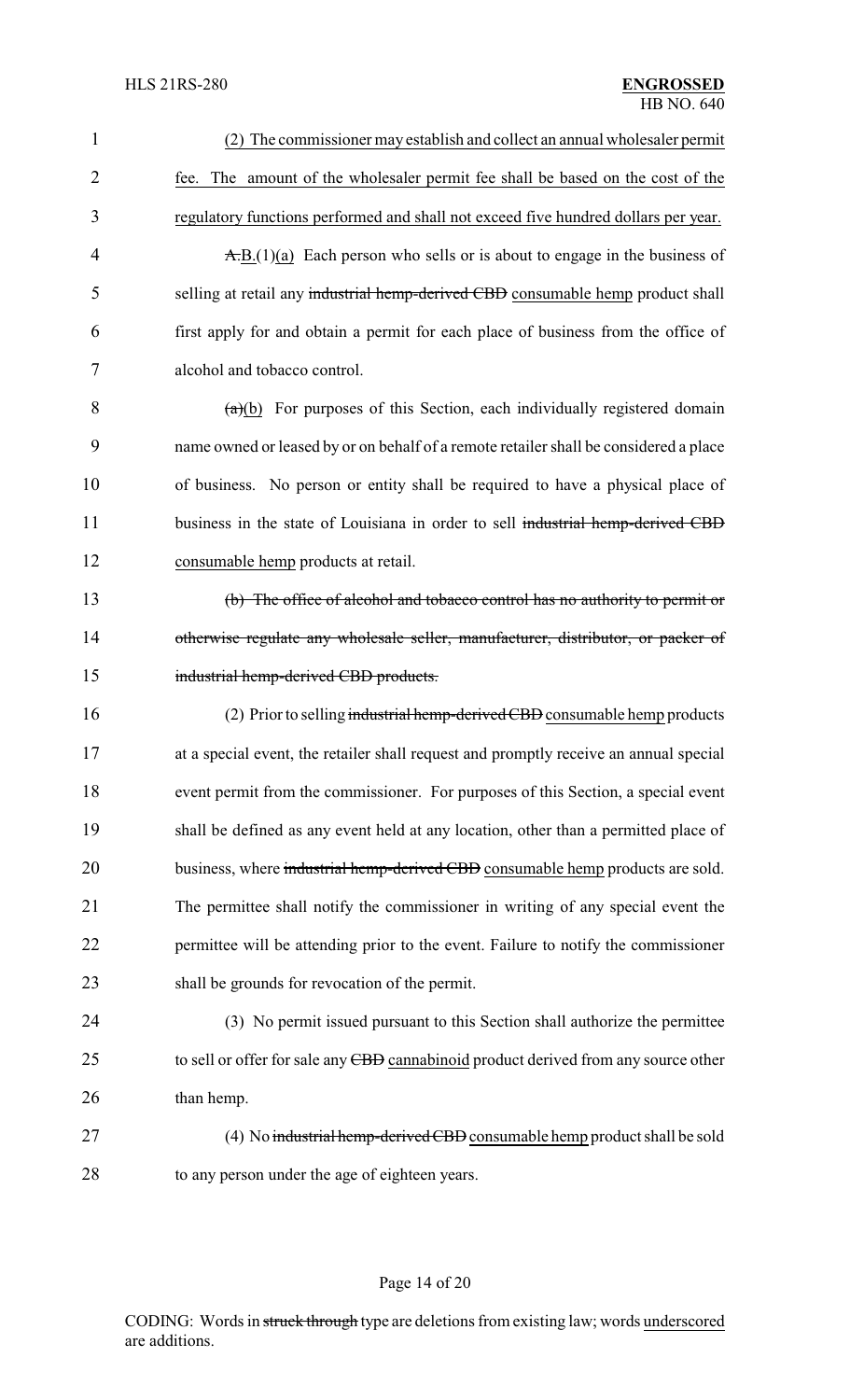| 1              | <b>B.C.</b> The commissioner may establish and collect an annual retail permit fee       |
|----------------|------------------------------------------------------------------------------------------|
| $\overline{2}$ | and an annual special event permit fee. The amount of each permit fee provided for       |
| 3              | in this Subsection shall be based on the cost of the regulatory functions performed      |
| 4              | and shall not exceed one hundred seventy-five dollars per year.                          |
| 5              | E.D. The commissioner may, in addition to revocation or suspension of a                  |
| 6              | permit issued under the authority of this Section, impose the following fines for        |
| 7              | selling at retail hemp-derived CBD products without a permit: Any person who             |
| 8              | violates any of the provisions of this Part or rules adopted pursuant to this Part, who  |
| 9              | alters, forges, or counterfeits, or uses without authority any permit or other document  |
| 10             | provided for in this Part, who operates without a permit, or who fails to collect or to  |
| 11             | timely pay the assessments, fees, and penalties due or assessed pursuant to this Part,   |
| 12             | shall be subject, in addition to any unpaid assessments, late fees, or collection costs, |
| 13             | to the civil penalties provided in this Section. Each day on which a violation occurs    |
| 14             | shall constitute a separate offense.                                                     |
| 15             | (1) For a first offense, not more than three hundred dollars.                            |
| 16             | (2) For a second offense, which occurs within two years of the first offense,            |
| 17             | not more than one thousand dollars.                                                      |
| 18             | (3) For a third or subsequent offense, which occurs within two years of the              |
| 19             | first offense, not less than five hundred dollars but not more than three thousand       |
| 20             | dollars.                                                                                 |
| 21             | <b>D.E.</b> In addition to the penalties provided in Subsection D of this Section,       |
| 22             | any permittee who violates any provisions of this Part shall be subject to having his    |
| 23             | permit suspended or revoked. Any fine imposed pursuant to this Part or the               |
| 24             | revocation or suspension of a permit is in addition to and is not in lieu of or a        |
| 25             | limitation on the imposition of any other penalty provided by law.                       |
| 26             | E.F. In addition to the commissioner's authority to revoke or suspend a                  |
| 27             | permit pursuant to this Section, the secretary of the Department of Revenue shall        |
| 28             | order the commissioner to immediately suspend the retailer's permit if the secretary     |
| 29             | determines that an industrial hemp-derived CBD a consumable hemp product retailer        |

Page 15 of 20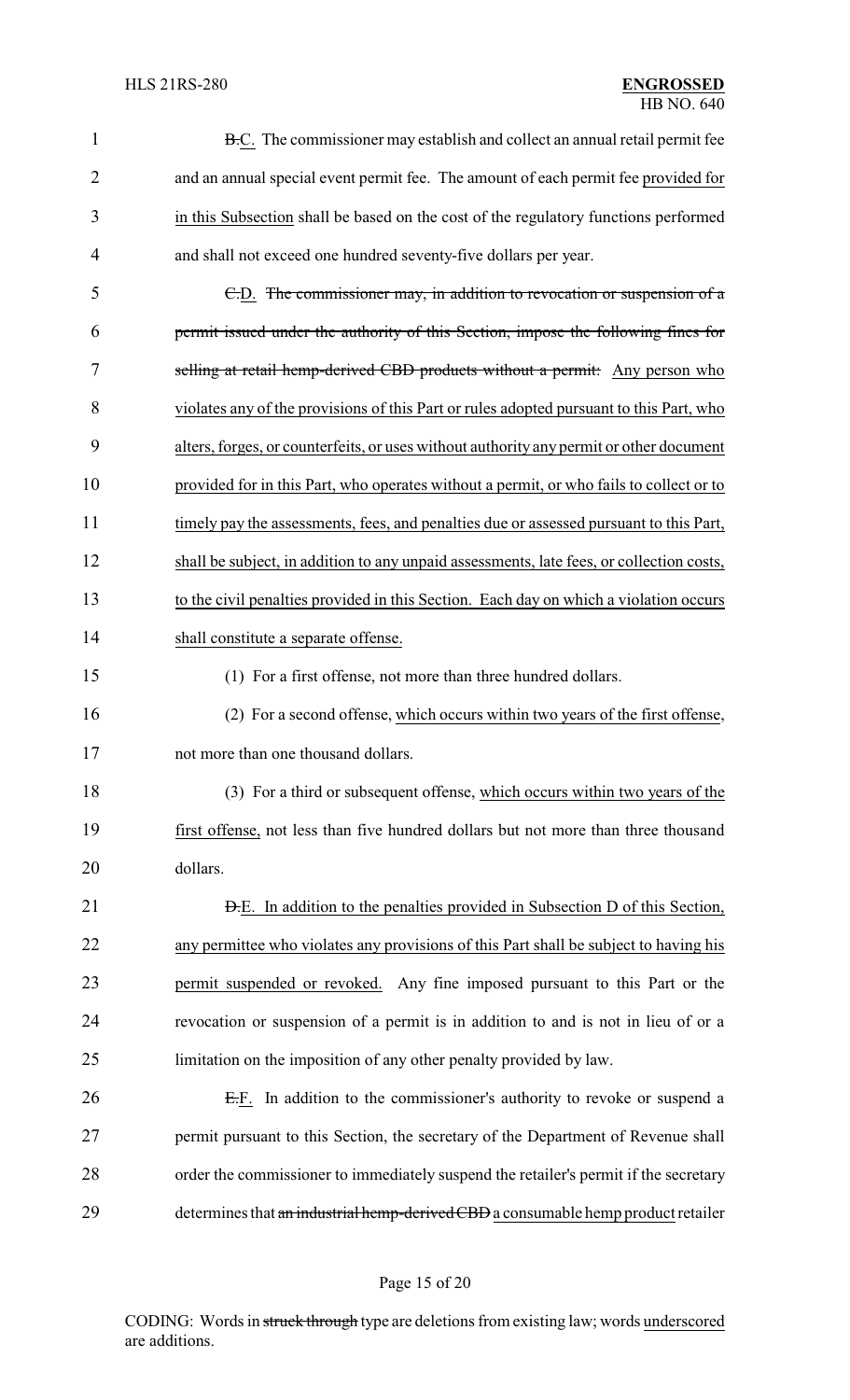| $\mathbf{1}$   | has failed to timely file returns or pay taxes as required by R.S. 47:1693. The        |
|----------------|----------------------------------------------------------------------------------------|
| $\overline{2}$ | secretary shall order the commissioner to suspend the retailer's permit until the      |
| 3              | returns have been filed and the taxes are paid. No permit shall be suspended for taxes |
| $\overline{4}$ | which have been properly protested or appealed by the retailer pursuant to R.S.        |
| 5              | 47:1565 or 1567.                                                                       |
| 6              | F.G. The commissioner shall adopt rules and regulations in accordance with             |
| 7              | the Administrative Procedure Act to implement the provisions of this Section. The      |
| 8              | rules shall not include any fees or penalties for any permit not provided for in this  |
| 9              | Section, or any requirements for proof of Louisiana residency, criminal background     |
| 10             | checks, diagrams of retail premises, or proof of lease or ownership of any retail      |
| 11             | establishment.                                                                         |
| 12             | §1485. Industrial Hemp Advisory Committee                                              |
| 13             | ∗<br>∗<br>*                                                                            |
| 14             | B. The committee is hereby authorized to receive and review information                |
| 15             | and requests and make recommendations for future legislation relative to the           |
| 16             | regulation of industrial hemp, and industrial hemp products, and industrial            |
| 17             | hemp-derived CBD products.                                                             |
| 18             | ∗<br>∗<br>*                                                                            |
| 19             | The committee may call upon and utilize the assistance and<br>G.                       |
| 20             | recommendations of those market participants directly involved with the industrial     |
| 21             | hemp industry including but not limited to seed distributors, growers, handlers,       |
| 22             | processors, manufacturers, wholesalers, and retailers of industrial hemp, industrial   |
| 23             | hemp products, and industrial hemp-derived CBD products, and any other private         |
| 24             | sources as deemed necessary by the committee.                                          |
| 25             | ∗<br>*<br>∗                                                                            |
| 26             | Section 2. R.S. 47:1692 and 1693(A) are hereby amended and reenacted to read as        |
| 27             | follows:                                                                               |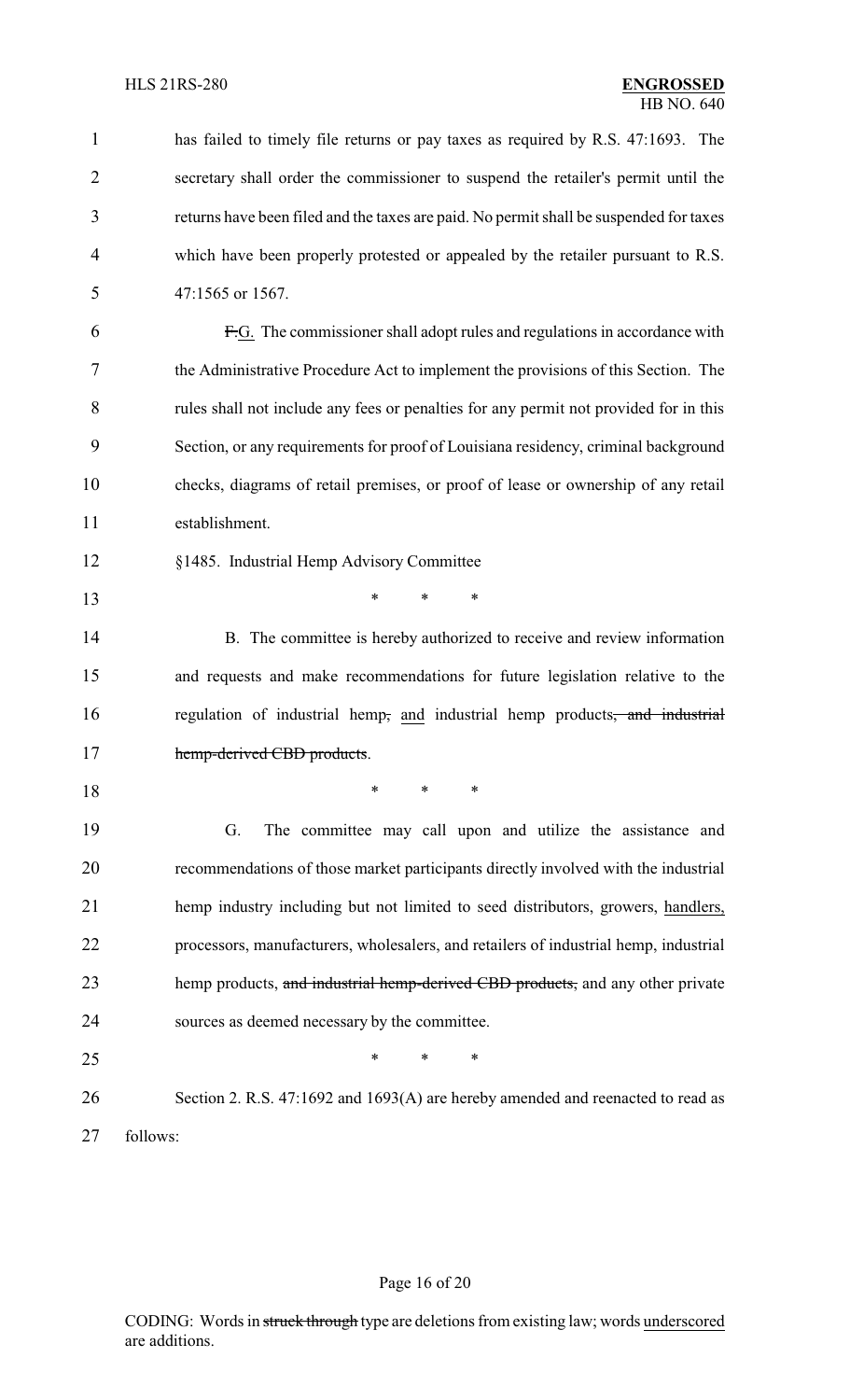| 1              | CHAPTER 19. <del>INDUSTRIAL HEMP-DERIVED CBD</del> CONSUMABLE HEMP                        |
|----------------|-------------------------------------------------------------------------------------------|
| $\overline{2}$ | <b>PRODUCT TAX</b>                                                                        |
| 3              | §1692. Definitions                                                                        |
| 4              | As used in this Chapter, the following terms shall have the meaning ascribed              |
| 5              | to them in this Section unless the context clearly indicates otherwise:                   |
| 6              | $(1)$ "CBD" means cannabidiol. "Consumable hemp product" shall have the                   |
| 7              | same definition as set forth in R.S. 3:1481.                                              |
| 8              | (2) Solely for purposes of the imposition of the industrial hemp-derived CBD              |
| 9              | tax, "consumer" "Consumer" means either a business entity or a person who                 |
| 10             | purchases industrial hemp-derived CBD products. consumable hemp products.                 |
| 11             | (3) Solely for purposes of the imposition of the industrial hemp-derived CBD              |
| 12             | tax, "industrial hemp" means the plant Cannabis sativa and any part of that plant,        |
| 13             | including the seeds thereof and all derivatives, extracts, cannabinoids, isomers, acids,  |
| 14             | salts, and salts of isomers, whether growing or not, with a delta-9                       |
| 15             | tetrahydrocannabinol concentration of not more than 0.3 percent on a dry weight           |
| 16             | basis, and produced from hemp grown by a licensee authorized to grow hemp by the          |
| 17             | United States Department of Agriculture, or under an approved state plan pursuant         |
| 18             | to the Agriculture Improvement Act of 2018, P.L. 115-334, or under an authorized          |
| 19             | state pilot program pursuant to the Agriculture Act of 2014, P.L. 113-79. Industrial      |
| 20             | hemp shall not include plants of the Genus Cannabis that meet the definition of           |
| 21             | "marijuana" as defined in R.S. 40:961.                                                    |
| 22             | (4) "Industrial hemp-derived CBD product" means any industrial hemp-                      |
| 23             | derived product that contains CBD intended for consumption or topical use.                |
| 24             | $(5)$ Solely for purposes of the imposition of the industrial hemp-derived CBD            |
| 25             | tax, "retail sale" (3) "Retail sale" means the sale or transfer of industrial hemp-       |
| 26             | derived CBD consumable hemp products to a consumer for any purpose other than             |
| 27             | for resale and shall include all transactions as the secretary, upon investigation, finds |
| 28             | to be in lieu of sales. Resale shall include but not be limited to the sale of industrial |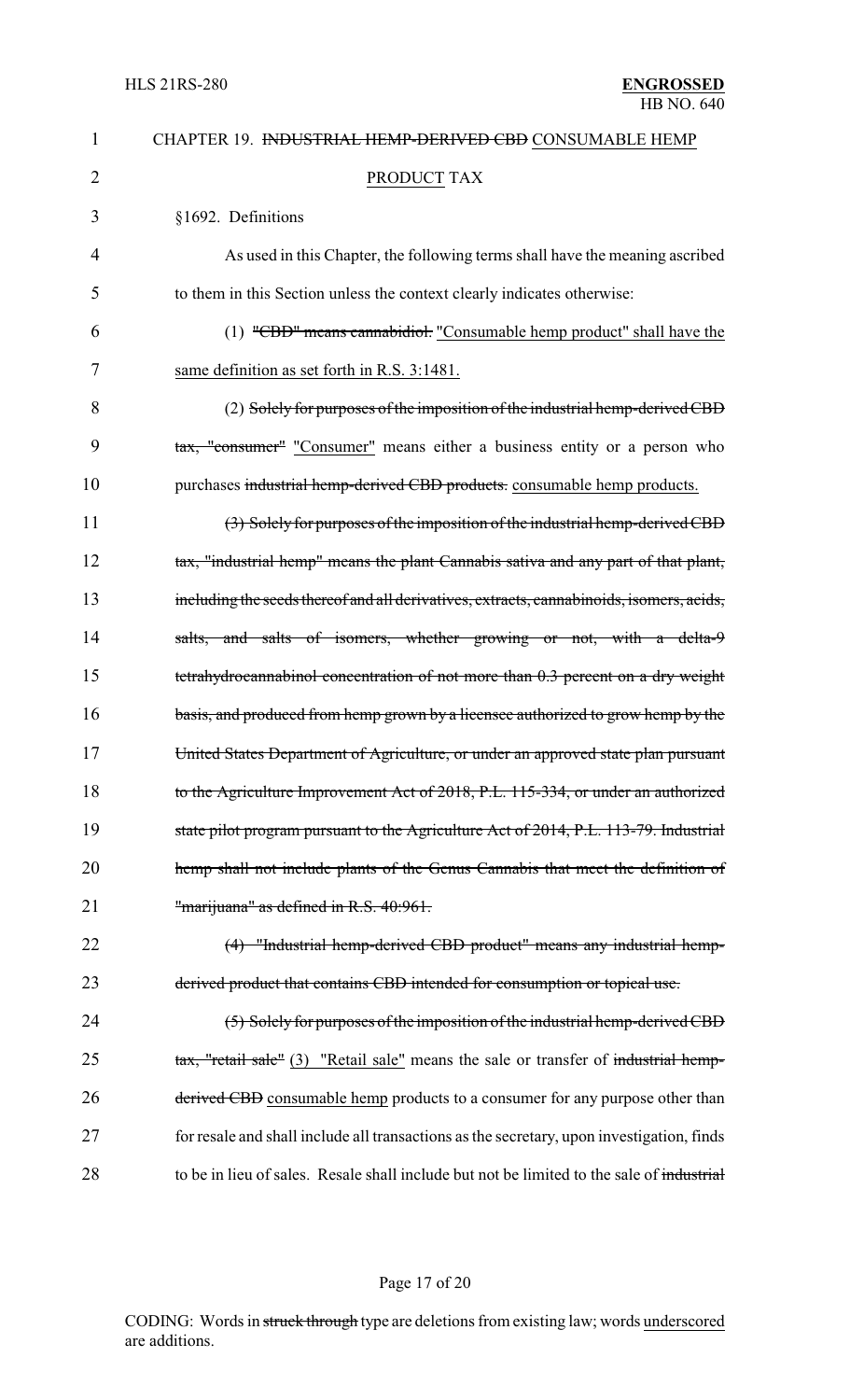| $\mathbf{1}$   | hemp-derived CBD consumable hemp products for further processing into a product            |
|----------------|--------------------------------------------------------------------------------------------|
| $\overline{2}$ | produced in accordance with R.S. 40:1046.                                                  |
| 3              | (6) Solely for purposes of the imposition of the industrial hemp-derived CBD               |
| 4              | tax, "retailer" (4) "Retailer" means a person or entity that sells or offers for sale      |
| 5              | industrial hemp-derived CBD consumable hemp products to a consumer. Retailer               |
| 6              | shall also include any person or entity that imports or causes to be imported from any     |
| 7              | other state industrial hemp-derived CBD consumable hemp products for use or                |
| 8              | consumption.                                                                               |
| 9              | $(7)(5)$ "Secretary" means the secretary of the Department of Revenue or his               |
| 10             | duly appointed representatives.                                                            |
| 11             | §1693. Imposition of tax                                                                   |
| 12             | A. There is hereby levied an excise tax upon each retail sale of industrial                |
| 13             | hemp-derived CBD consumable hemp products within the state of Louisiana. The               |
| 14             | tax levied in this Chapter shall be at the rate of three percent of the retail sales price |
| 15             | of industrial hemp-derived CBD products the consumable hemp product. The excise            |
| 16             | tax shall be levied in addition to state and local sales and use tax or any other tax,     |
| 17             | and shall be reported monthly by the retailer on forms prescribed by the secretary         |
| 18             | and paid by the retailer on or before the twentieth day of the month following the         |
| 19             | month to which the tax is applicable.                                                      |
| 20             | ∗<br>$\ast$<br>∗                                                                           |

### DIGEST

The digest printed below was prepared by House Legislative Services. It constitutes no part of the legislative instrument. The keyword, one-liner, abstract, and digest do not constitute part of the law or proof or indicia of legislative intent. [R.S. 1:13(B) and 24:177(E)]

| HB 640 Engrossed | 2021 Regular Session |
|------------------|----------------------|
|                  |                      |

Schexnayder

**Abstract:** Provides for the regulation of industrial hemp and hemp products.

Present law provides for registration and label requirements for commercial feed.

Proposed law exempts commercial feed manufactured and registered pursuant to consumable hemp regulations.

Present law requires licensure of contract carriers. Proposed law removes that requirement and creates a handler license.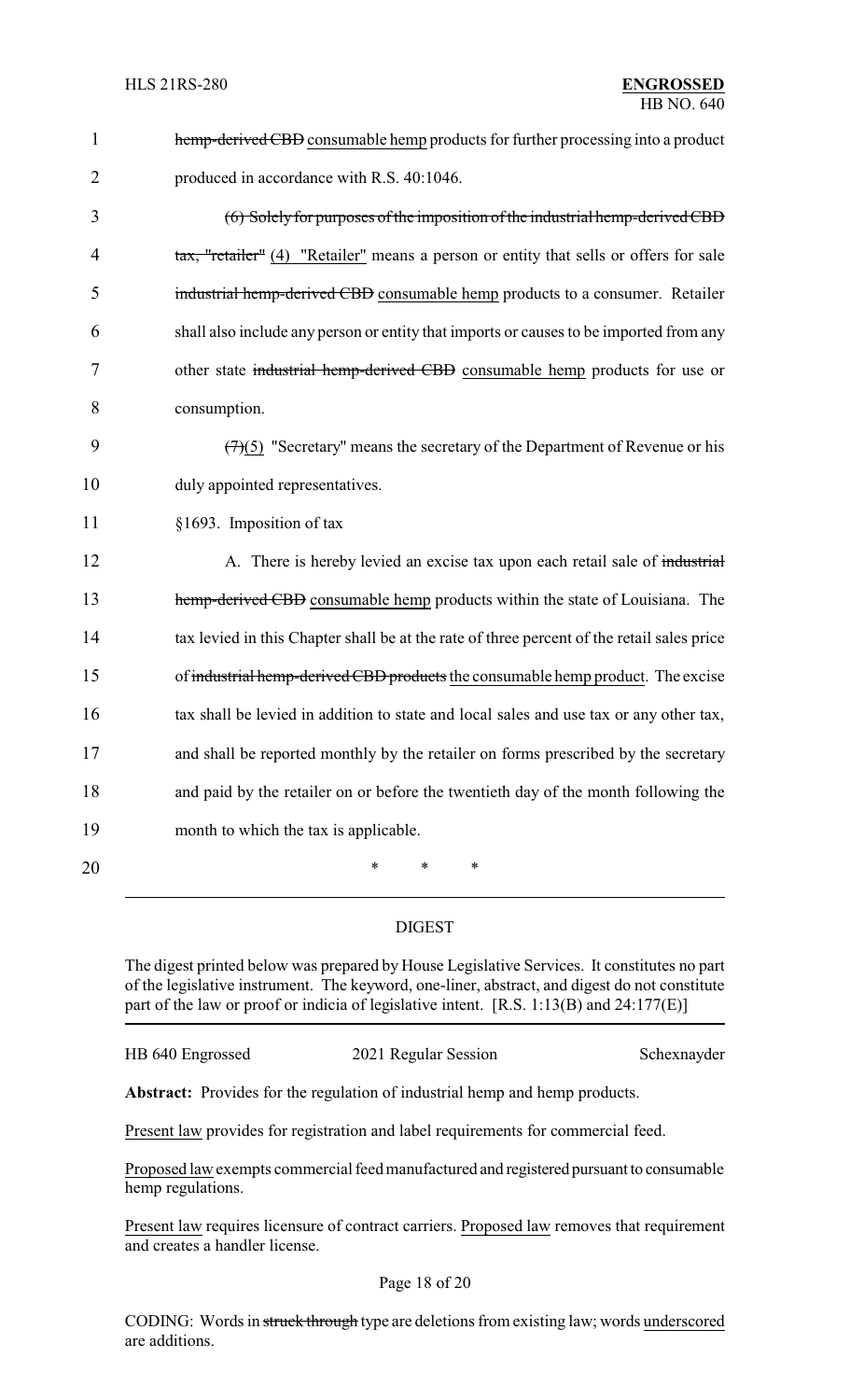Proposed law extends the timeframe to harvest approved industrial hemp from 15 days to 30 days.

Present law authorizes the Dept. of Agriculture and Forestry (LDAF) to detain, seize, destroy, or embargo any industrial hemp crop or product that exceeds the federally defined THC level for hemp.

Proposed law repeals present law.

Proposed law requires all industrial hemp licensees whose intent is to perform research, except the universities exempted in present law, to submit an annual research plan to the LDAF. Further requires LDAF to adopt rules for performance based-sampling for those licensees.

Proposed law requires the LSU AgCenter to develop a centralized industrial hemp website in collaboration with regulatory agencies and stakeholders.

Proposed law changes "industrial hemp-derived CBD product" to "consumable hemp product" and provides that consumable hemp products are any industrial hemp-derived products that contain any cannabinoid, including CBD. Further provides that consumable hemp product includes commercial feed, pet products, and hemp floral material.

Proposed law requires that present law and proposed law dealing with consumable hemp products are preempted by any federal statute, federal regulation, or guidance from a federal government agency that is less restrictive than state law.

Proposed law establishes a consumable hemp processor license issued by the La. Dept. of Health (LDH) and establishes a fee schedule for the license.

Proposed law creates criminal penalties of not less than one year nor more than 20 years imprisonment at hard labor and a fine of not more than \$50,000 for processing consumable hemp products without a license.

Present law prohibits processing or selling any part of hemp for inhalation, except hemp rolling papers.

Proposed law removes the prohibition on processing hemp for inhalation.

Present law prohibits processing or selling any food or beverage containing CBD unless the FDA approves CBD as a food additive. Proposed law removes that prohibition.

Present law prohibits any CBD products that contain any active pharmaceutical ingredient other than cannabidiol. Proposed law exempts products intended for topical application from the prohibition.

Proposed law provides that consumable hemp products cannot contain a total delta-9 THC concentration of more than 0.3% nor a total THC concentration of more than 1% on a weight to weight basis.

Proposed law defines THC as a combination of tetrahydrocannabinol and tetrahydrocannabinolic acid.

Proposed law requires any floral hemp material to be contained in tamper-evident packaging and not be labeled or marketed for inhalation.

Proposed law provides that any facility processing hemp products for human consumption outside of the scope of the definition of consumable hemp product shall be regulated by LDH in accordance with the State Food, Drug, and Cosmetic Law.

### Page 19 of 20